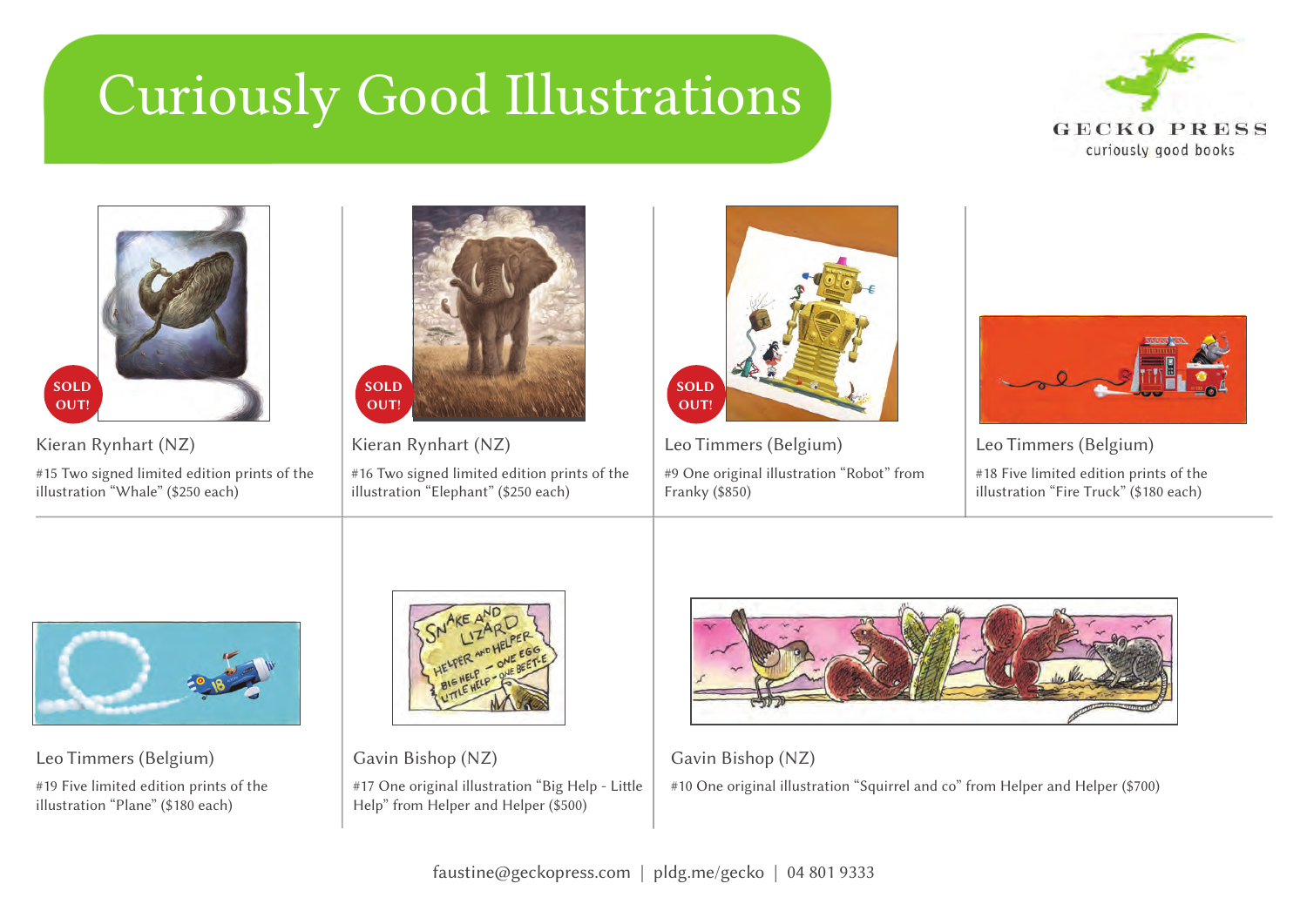## Curiously Good Illustrations





David Barrow (UK)

#3 One original rough "I give up" from Have You Seen Elephant? (\$350)



David Barrow (UK)

#4 One original rough "Elephant behind a tree" from Have You Seen Elephant? (\$400)



Paul Beavis (NZ)

#5 Five limited edition signed prints of the illustration "Monster with backpack" (\$250 each)

Paul Beavis (NZ)

#6 Five limited edition signed prints of the illustration "Monster painting" (\$250 each)

faustine@geckopress.com | pldg.me/gecko | 04 801 9333